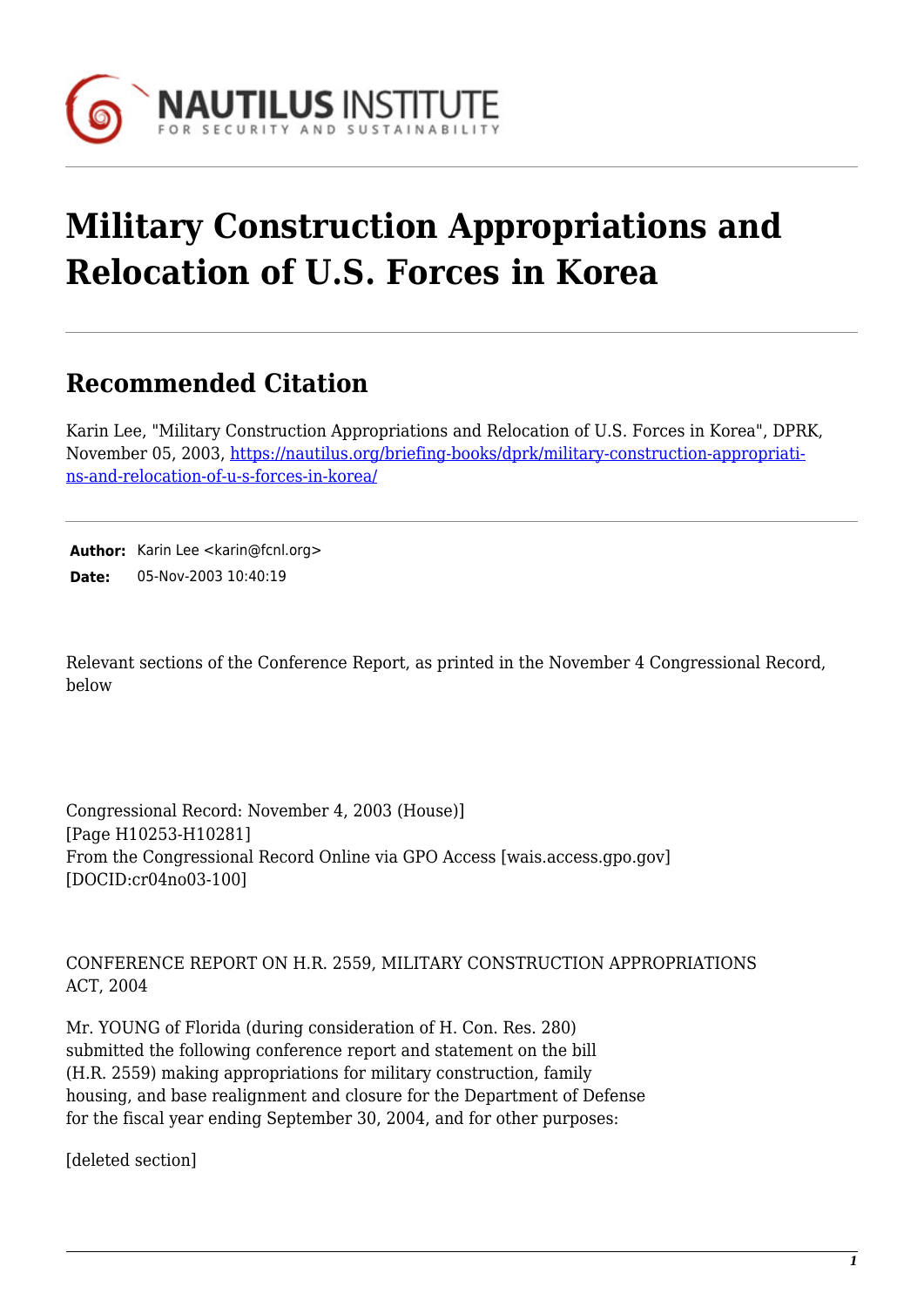Korea--Camp Humphreys: Barracks.--The administration has informed Congress of its plans to move substantial numbers of United States forces in Korea to bases south of their present locations, with Camp Humphreys being the primary consolidation point for the shift of U.S. Army combat forces and for personnel currently stationed at Yongsan Garrison. To support this transformation, the May 1, 2003 budget amendment requested that \$212,000,000 in FY 2004 and prior year construction projects intended for other bases in Korea be moved to Camp Humphreys; extensive additional construction at the base is planned for future fiscal years. However, according to U.S. Forces Korea officials, no master plan exists for construction at Camp Humphreys, and cost-sharing arrangements to fund the move of U.S. forces are still under negotiation between the governments of the United States and the Republic of Korea.

While the conferees support the Defense Department's overall plan for the relocation of U.S. forces in Korea and have provided funding in this appropriations bill for two projects at Camp Humphreys, they are concerned that planning for this significant undertaking is insufficiently developed at this time. Though planning may proceed, construction may not proceed on the two barracks at Camp Humphreys provided for in this Act until:

(1) A master facilities plan is developed for the entire Camp Humphreys installation which accommodates the anticipated relocation of U.S. forces to that facility, and (2) Cost-sharing arrangements for the relocation of U.S. forces are agreed to by the governments of the United States and the Republic of Korea.

Upon completion, the master facilities plan should be presented to the Military Construction Subcommittees.

[deleted section]

The conference agreement deletes the House provision requiring the Secretary of Defense to certify and report to Congress that the United States and the Republic of Korea have entered into an agreement on the availability of land before obligating or expending funds made available in the bill for construction projects at Camp Humphreys, Korea. The Senate bill contained no similar provision.

Karin J. Lee

*East Asia Policy Education Project*